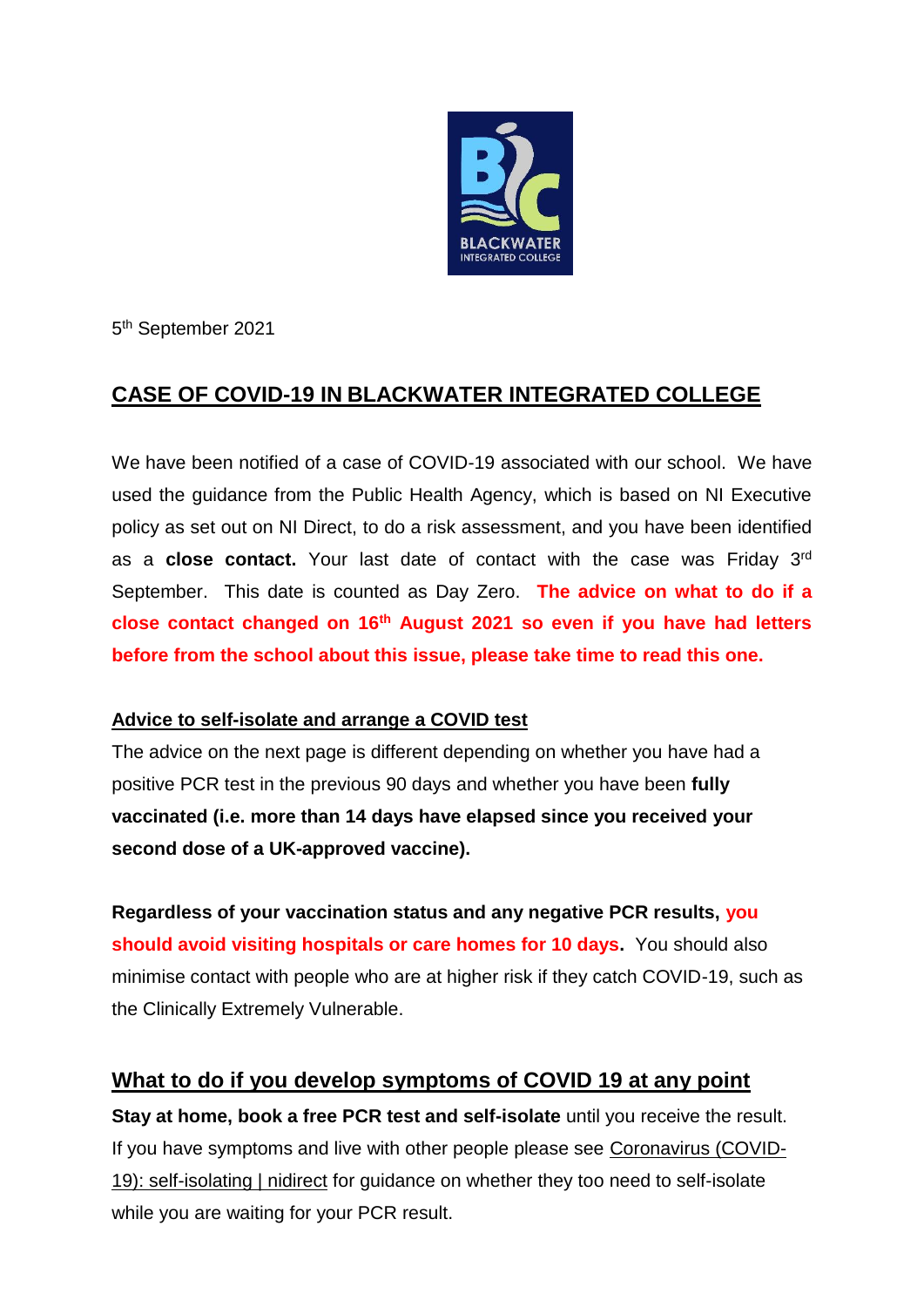### **What to do if you are a close contact but have no symptoms**

#### **A) If you are fully vaccinated**

- **(i) If you are fully vaccinated and have no symptoms, you can continue to come into school. If you have not had a positive PCR result in the last 90 days** the advice is that you **book a free PCR test** 2 full days after you came into contact with the confirmed case (or as soon as possible if more than 2 days have elapsed) **and book another one on Day 8**. If either test is positive you should self-isolate for 10 days from the date the test was done.
- **(ii) If you have had a positive PCR result in the last 90 days you can come into school and do not need to be retested.** However, if you develop new symptoms please stay at home and arrange a free PCR test as soon as possible.
- **B) If you are not fully vaccinated (or it is less than 14 days since your 2nd dose)** *and* **have not had a positive PCR in the last 90 days** The guidance advises that you should **stay at home and arrange a free PCR test as soon as possible** even if you do not have any symptoms. **It also says that you should self-isolate at home for 10 days. If this applies to you your selfisolation period is up to and including Monday 13th September 2021.** The remainder of the household can carry on with their normal activities as long as they are well.

The reason for PCR testing of contacts is to find other positive cases as quickly as we can. However this early testing can miss cases who have caught the virus but are not yet infectious – so **even if the PCR test is negative you should still complete the original 10 days isolation**.

**C) If you are not fully vaccinated (or it is less than 14 days since your 2nd dose) and you have had a positive PCR** in the last 90 days

**The advice is that you should self-isolate at home for 10 days. Your selfisolation period is as in section B above.** The remainder of the household can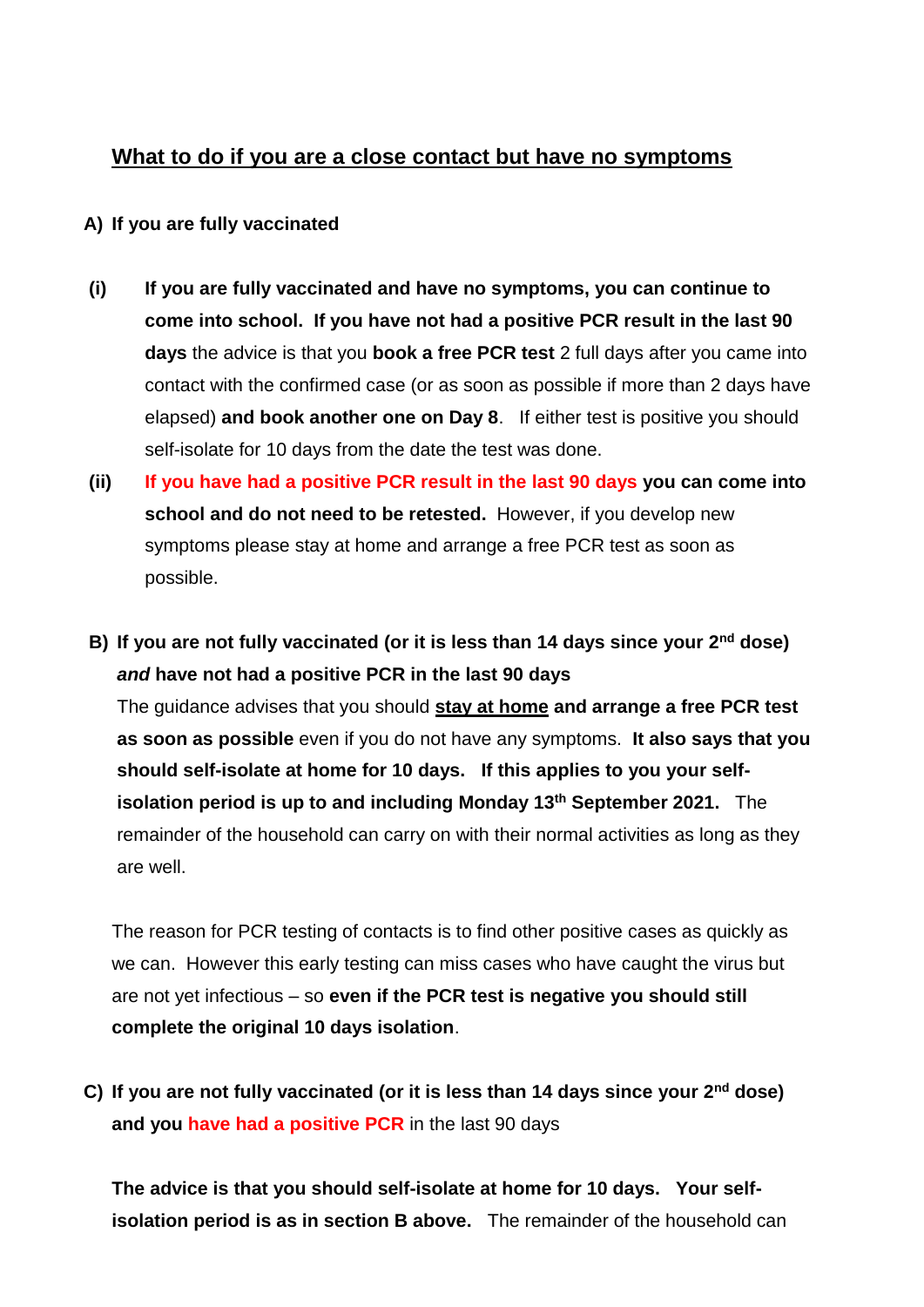carry on with their normal activities as long as they are well. Retesting is not advised in recently infected people who are well, because PCR tests can continue to find non-infectious parts of the virus for several weeks. However, if you develop **new symptoms** please stay at home and arrange a free PCR test as soon as possible.

### **How to book a test**

You can book a test online at [www.gov.uk/get-coronavirus-test](http://www.gov.uk/get-coronavirus-test) or by phoning 119. When you are booking the PCR test online, under the section 'why are you asking for a test', please select 'I have been told by contact tracers to get a test.' When asked for a code, please enter **4260309J**. The Public Health Agency have asked that you to enter the code as it helps them monitor and assess COVID clusters when they occur. While you should still be able to book a test even if you do not enter the code, it helps them if you do.

Tests can be arranged at your closest testing site or by requesting a postal kit which will be sent to your home address. You can choose whichever option is more convenient for you. Going for a COVID test is one of the reasons you can leave home during the selfisolation period, however, you should not use public transport. Please order a postal test if you do not have private transport to a test site.

## **Positive PCR test results in people who are close contacts**

**If the test is positive a new** period of self-isolation will begin for you, for 10 days from the date of the test. You will be contacted by the PHA contact tracing service who will ask about the vaccination status of other adults in the household to decide whether they need to self-isolate, identify other contacts and provide you with advice about what to do next. If you are well at the end of the period of self-isolation, then you can return to usual activities.

For most people, especially children, COVID-19 will be a mild illness. The most common symptoms of COVID-19 are recent onset of:

- new continuous cough and/or
- high temperature and/or
- a loss of, or change in, normal sense of taste or smell (anosmia)